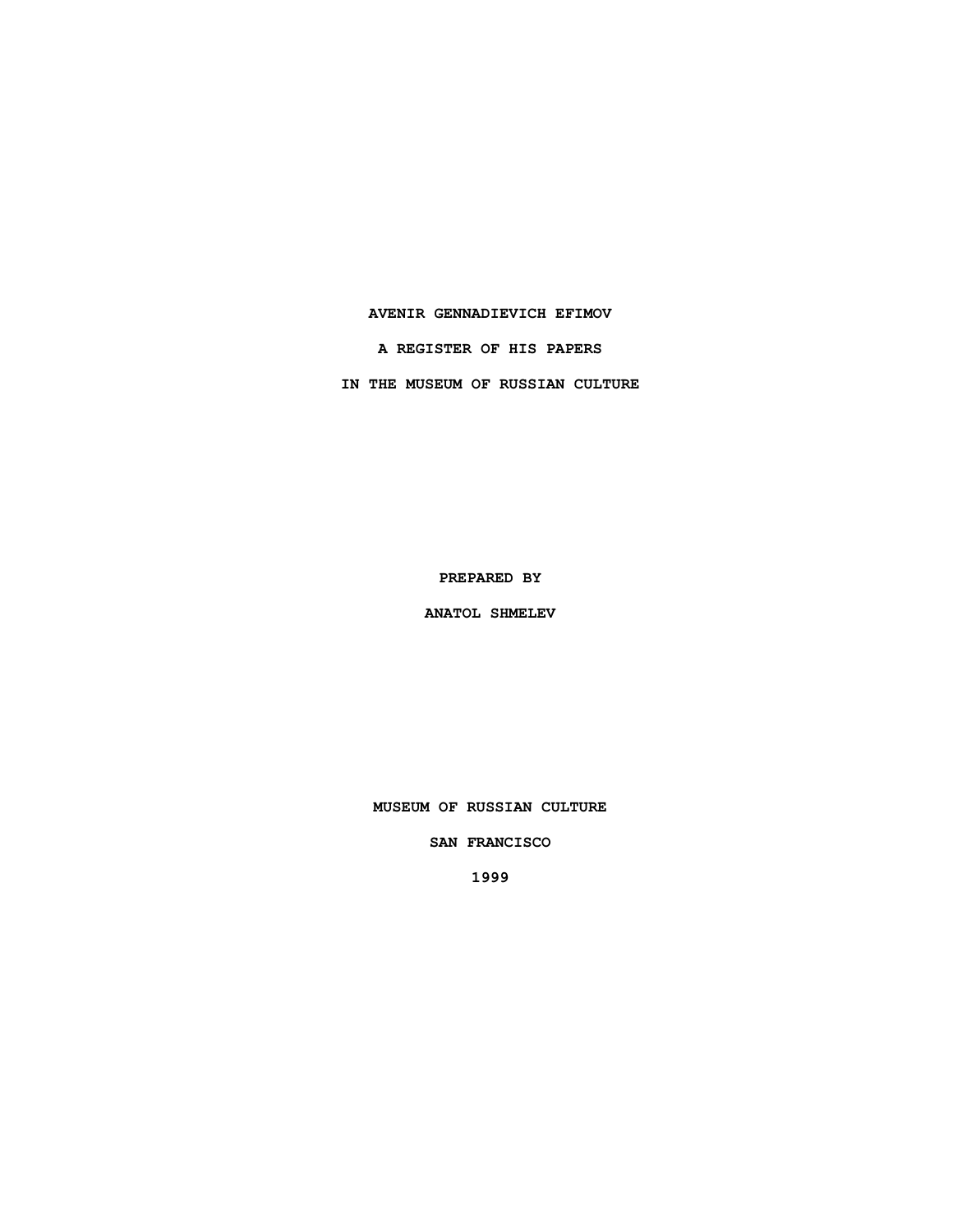#### **SCOPE AND CONTENT NOTE**

### **AVENIR GENNADIEVICH EFIMOV PAPERS**

**This collection contains the correspondence of Colonel A. G. Efimov with Boris Borisovich Filimonov, a participant and author of several books on the Russian Civil War in Siberia and the Far East, 1918-1922.** 

**The only writings in the collection are notes and drafts and the printed copy of Efimov's Izhevtsy i votkintsy, a history of these two White army units.**

**Of particular importance are the documents of the period, which include governmental and army orders (Priamur government and Zemskaia rat') service records, notes and related matter, found in the subject file.**

**Detailed processing and preservation microfilming for these materials were made possible by a generous grant from the National Endowment for the Humanities and by matching funds from the Hoover Institution and Museum of Russian Culture. The grant also provides depositing a microfilm copy in the Hoover Institution Archives. The original materials and copyright to them (with some exceptions) are the property of the Museum of Russian Culture, San Francisco. A transfer table indicating corresponding box and reel numbers is appended to this register.**

**The Hoover Institution assumes all responsibility for notifying users that they must comply with the copyright law of the United States (Title 17 United States Code) and Hoover Rules for the Use and Reproduction of Archival Materials.**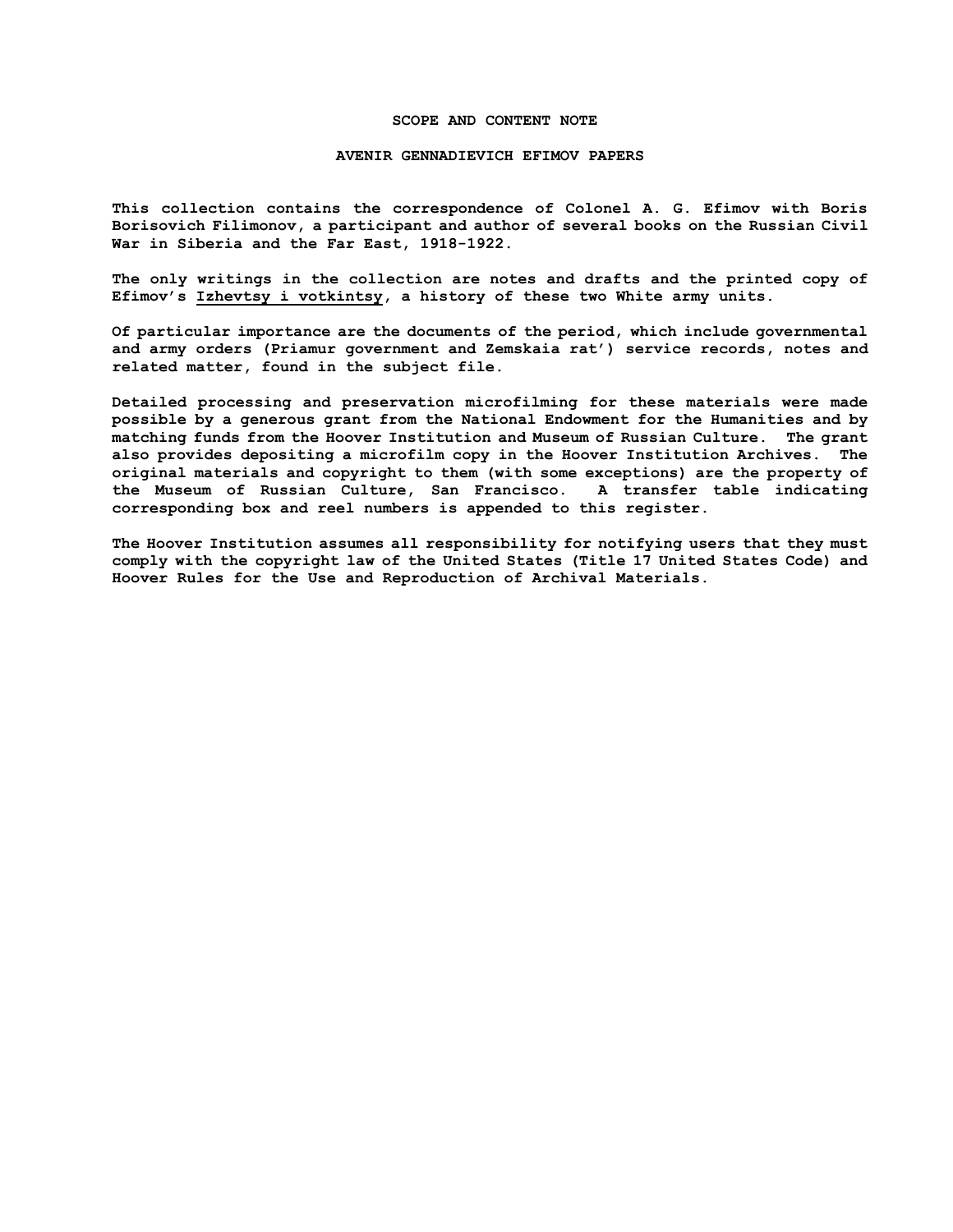## **REGISTER**

# **AVENIR GENNADIEVICH EFIMOV PAPERS**

## **SERIES DESCRIPTION:**

| Box Nos        | Series                                                                                                                                                                 |
|----------------|------------------------------------------------------------------------------------------------------------------------------------------------------------------------|
|                | CORRESPONDENCE, 1932-1934. Correspondence (and<br>attachments) with B. B. Filimonov                                                                                    |
|                | WRITINGS, 1975. Notes and drafts of chapters of book, as well<br>as printed copy                                                                                       |
| $1 - 2$        | SUBJECT FILE, 1920-1934. Orders, service records, and other<br>materials relating to the Civil War in Russia, Maritime<br>District, arranged alphabetically by subject |
| $\overline{2}$ | PHOTOGRAPHS, 1921-1922. Album entitled "Khabarovskaia<br>ekspeditsiia, 1921-1922" with depictions of the Civil War in<br>the Far East                                  |